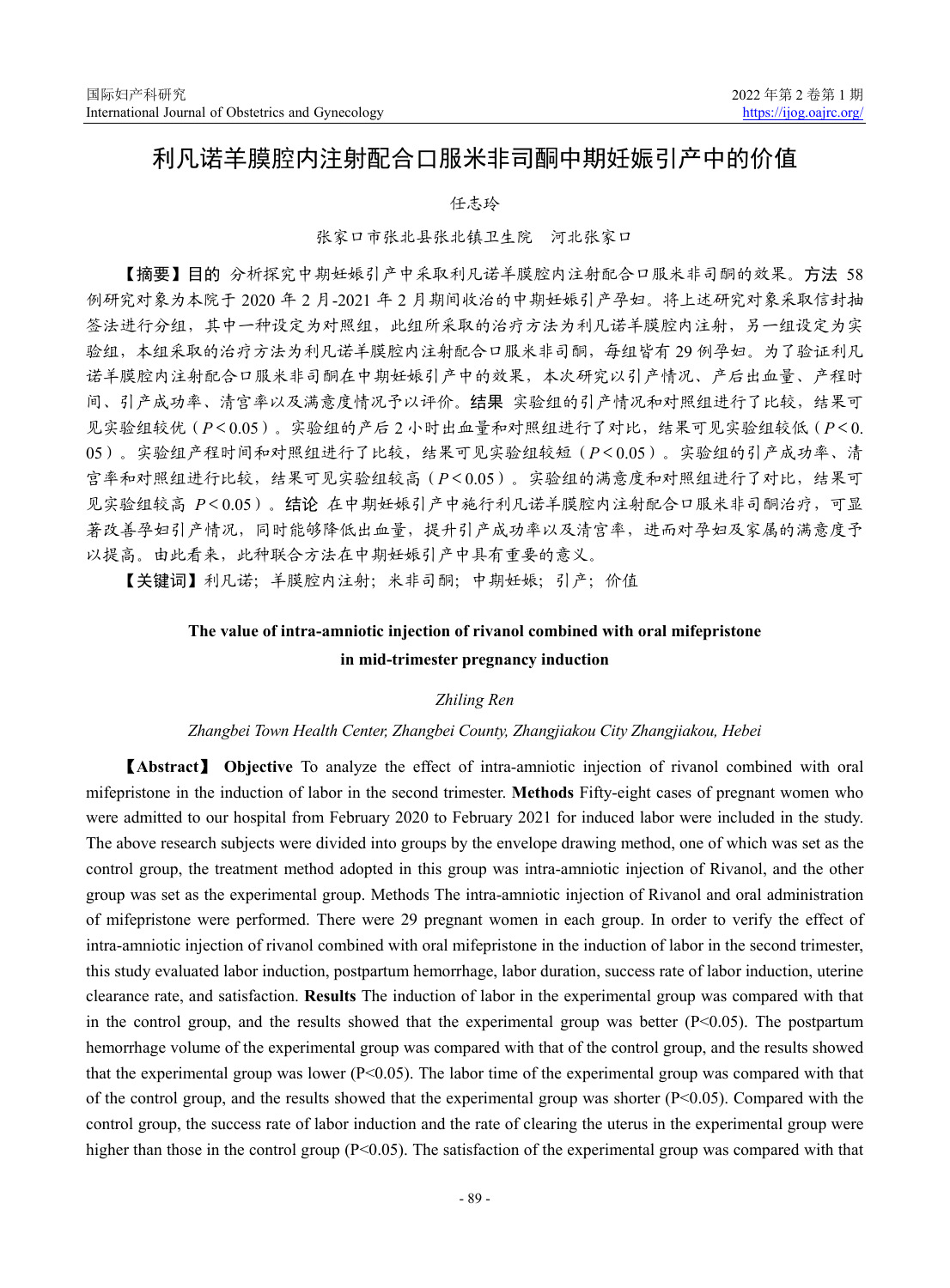of the control group, and the results showed that the experimental group was higher (P<0.05). **Conclusion** Rivanol intra-amniotic injection combined with oral mifepristone therapy in mid-trimester pregnancy induction can significantly improve the induction of labor in pregnant women, reduce the amount of blood loss, increase the success rate of labor induction and the rate of uterine clearance, and thus satisfy pregnant women and their families. degree be improved. From this point of view, this combined method is of great significance in the induction of labor in the second trimester.

【**Keywords**】 Rivanol; Intra-amniotic injection; Mifepristone; Second trimester; Labor induction; Value

因中期妊娠的生理性质,可产生子宫充血、柔 软,加上胎盘形成,较多的孕酮使得子宫处在稳定情 况,体内外源性催产素快速灭活,从而难以引起子宫 收缩[1]。且胎盘面积较大、薄,胎盘小叶未能形成 完全。胎儿骨骼逐渐形成,以致于中期妊娠引产和 早期妊娠流产存在差异,能够引起宫缩不易,加之手 术创伤大以及并发症较多,从而对孕妇的生命构成 严重的威胁。在中期妊娠引产中采取利凡诺羊膜腔 内注射法,其具备操作简单,价格亲民的特点,其在 临床上广泛应用,不过此种药物在中期妊娠宫颈不 成熟给引产中效果较差,利凡诺本身不具备促进宫 颈成熟的效果,以致于延长引产产程、胎盘滞留以及 造成产道损伤和产后出血等并发症。为了能够较好 的降低中期妊娠引产并发症的产生,提升引产质量, 为此,58 例研究对象为本院于 2020 年 2 月-2021 年 2 月期间收治的中期妊娠引产孕妇,分析探究中期妊 娠引产中采取利凡诺羊膜腔内注射配合口服米非司 酮的效果。研究结果详见下文。

## 1 资料与方法

1.1 基础资料

58 例研究对象为本院于 2020 年 2 月-2021 年 2 月期间收治的中期妊娠引产孕妇。将上述研究对象 采取信封抽签法进行分组,其中一种设定为对照组, 此组所采取的治疗方法为利凡诺羊膜腔内注射,另 一组设定为实验组,本组采取的治疗方法为利凡诺 羊膜腔内注射配合口服米非司酮,每组皆有 29 例孕 妇。两组研究对象年龄情况:实验组年龄最低 21 岁, 最高 35 岁,平均年龄(28.75±1.23)岁;对照组年 龄最低 22 岁,最高 34 岁,平均年龄(28.74±1.31) 岁。孕周情况:实验组 23-28 周,平均(25.67±1. 24)周;对照组 22-27 周,平均(25.43±1.43)。 实验组初孕妇为 16 例, 经孕妇为 13 例; 对照组初 孕妇为 18 例,经孕妇为 11 例。以上两组研究对象 相关基础资料对比差异较小,不能符合统计学含义

(P>0.05)。参与此次研究的孕妇均满足纳入及排 除标准。此次研究经伦理审核批准通过。

(1) 纳入标准

①需要采取中期妊娠引产者;②孕妇及家属对 此次研究目的知情,且主动参与到本次研究中;③ 基础资料全。

(2)排除标准

①患有其他严重性疾病的者,存在精神失常、 认知能力障碍者;②无法配合此次研究,中途退出 研究者;③基础资料缺失。

1.2 方法

(1)对照组

本组利凡诺(生产单位:广西河丰药业有限责 任公司;批准文号:国药准字 H45020606;规格:2 ml×2 支)羊膜腔内注射,注射剂量为 100mg。在 采取注射药物前,需要进行血、尿常规检查,排除 用药禁忌症。通过 B 超检查胎儿胎盘以及羊水情况。 在用药后对其宫缩和产程进展情况进行观察。

(2)实验组

本组采取利凡诺羊膜腔内注射配合口服米非司 酮,其中利凡诺羊膜腔内注射方法和对照组一致。 给予患者米非司酮(生产单位:武汉九珑人福药业有 限责任公司; 批准文号: 国药准字 H20033551; 规 格: 25mg)口服治疗,初始服用 75mg,在 12 小时候 再次服用同样剂量,以冷水服用,在服用药物期间 避免饮食。

1.3 疗效标准

为了验证利凡诺羊膜腔内注射配合口服米非司 酮在中期妊娠引产中的效果,本次研究以引产情况、 产后出血量、产程时间、引产成功率、清宫率以及 满意度情况予以评价。

(1)对孕妇的引产情况进行观察及记录,其中 包含了引产时间、宫缩开始时间、给药至腹痛时间 及腹痛到排胎时间。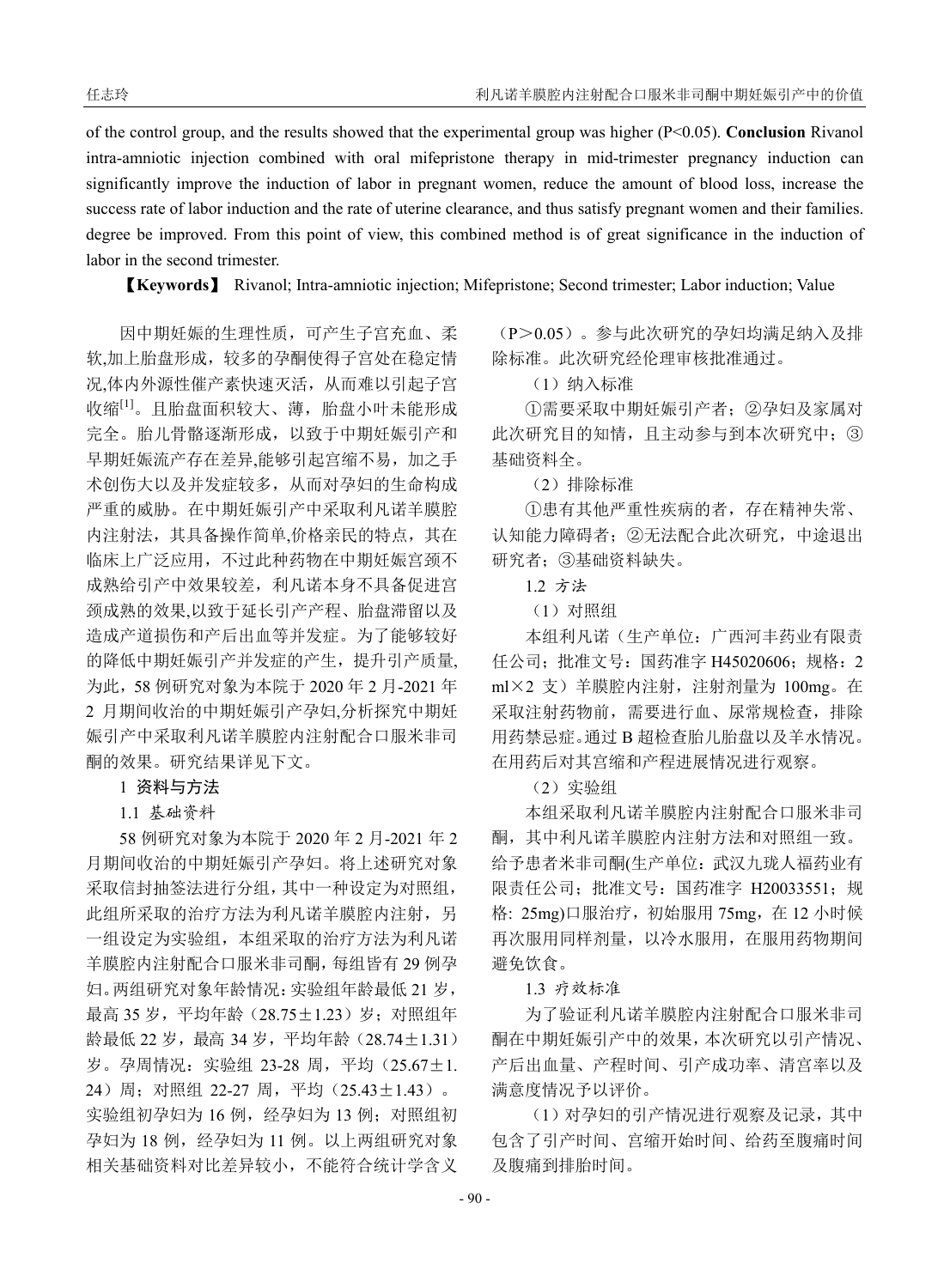(2)对孕妇引产后的出血量、产程时间进行观 察记录。

(3)观察计算孕妇引产成功率以及清宫率。

(4)采取本院自制满意度问卷调查表,对孕妇 引产满意度进行了解,满意度等级为 3 个级别, 分 别为非常满意、一般满意以及不满意。计算方法为 非常满意加上一般满意比上总例数乘以百分之百。

1.4 统计学方法

研究所得到的数据均采用 SPSS 23.0 软件进行 处理。( $\bar{x}$ ±s)用于表示计量资料,用t检验;(%) 用于表示计数资料, 用 $(x^2)$ 检验。当所计算出的 P <0.05 时则提示进行对比的对象之间存在显著差 异。

#### 2 结果

2.1 两组孕妇引产情况对比分析

实验组引产情况: 引产时间 (28.75+2.34) 小 时、宫缩开始时间(22.43±3.23)小时、给药至腹 痛时间(19.43±3.22)小时、腹痛到排胎时间(5.4 3±1.65)小时。对照组引产情况:引产时间(43.2 4±3.46) 小时、宫缩开始时间(33.45±3.46) 小时、 给药至腹痛时间(25.48±3.47)小时、腹痛到排胎 时间(14.57±2.45)小时。两组引产情况对比 t 检 验值:引产时间(t=18.681,P=0.001)、宫缩开始时 间(t=12.537.P=0.001)、给药至腹痛时间(t=6.882, P=0.001)、腹痛到排胎时间(t=16.663,P=0.001)。 实验组的引产情况和对照组进行了比较,结果可见 实验组较优(P<0.05)。

2.2 两组孕妇引产后 2 小时出血量对比分析

实验组引产后 2 小时出血量为(114.32±12.34) ml;对照组引产后 2 小时出血量为(154.46±13.24) ml。两组引产后 2 小时出血量对比 t 检验值: (t=1 1.943,P=0.001)。实验组的产后 2 小时出血量和对 照组进行了对比,结果可见实验组较低(P<0.05)。

2.3 两组孕妇产程时间对比分析

实验组产程时间为 (11.23±2.34) min; 对照组 产程时间为(15.43±3.65)min。两组产程时间对比 t 检验值:(t=5.216,P=0.001)。实验组产程时间和 对照组进行了比较,结果可见实验组较短(P<0.0 5)。

2.4 两组引产成功率、清宫率对比分析

实验组引产成功率为 93.10%(27/29);清宫率 为 86.21% (25/29); 对照组引产成功率为 68.97%

(20/29);清宫率为 55.17%(16/29)。两组引产 成功率、清宫率对比 $x^2$ 检验值: 引产成功率(x2=5. 497, P=0.019)、清宫率(x2=6.740, P=0.009)。 实验组的引产成功率、清宫率和对照组进行比较, 结果可见实验组较高(P<0.05)。

## 2.5 两组满意度对比分析

实验组满意度为 89.66%(26/29),其中非常满 意例数为 15 例,占比为 51.72%;一般满意例数为 1 1 例,占比为 37.93%;不满意例数为 3 例,占比为 10.34%。对照组满意度为 58.62%(17/29),其中非 常满意例数为 8 例, 占比为 27.59%; 一般满意例数 为 9 例, 占比为 31.03%; 不满意例数为 12 例, 占 比为 41.38%。x2 检验值: 非常满意例数 (x2=3.530, P=0.060): 一般满意例数 (x2=0.305, P=0.581): 不满意例数 (x2=7.284, P=0.007); 满意度 (x2=7. 284,P=0.007)。实验组的满意度和对照组进行了 对比,结果可见实验组较高 P<0.05)。

### 3 讨论

中期妊娠能够产生较大危险性,例如能够出现 创伤大、难以诱导宫缩等,尤其是疤痕子宫再次妊 娠的孕妇,采取引产具有很大的风险。中期妊娠中 采取利凡诺作为引产药物,经注入羊膜腔可以促使 蜕膜剥离以及变性坏死,同时能够对胚胎滋养叶细 胞造成损伤,使得胎盘绒毛变性坏死,加大内源性 前列腺素,从而引起宫缩,不过其宫颈软化至扩展 的时间较长。应用利凡诺施行引产,能够起到一定 的效果,但是在产生能够出现胎盘胎膜残留、疤痕 破裂以及出血等负面情况。

米非司酮属于很强的抗孕酮药物,该药物可以 对内源性前列腺素释放起到较好的促进效果,以对 宫颈进行软化,促进子宫收缩,并且对于宫颈结缔 组织起到较好的松弛效果,对宫颈软化以及扩张有 着积极的作用,可有助于引产,但此种药物在诱发 宫缩中的效果不佳。采取口服米非司酮可以和孕酮 受体相结合,降低子宫对孕激素敏感度,提高子宫 收缩活动性。采取米非司酮和利凡诺联合,能够起 到互补的作用,可减少宫颈裂伤、子宫疤痕破裂以 及出血的情况,同时还能够对产程予以缩短<sup>[2]</sup>。

相关研究中指出,在中期妊娠中属于危险的过 程,其死亡率高于早期妊娠。采取羊膜腔内注射利 凡诺属于一种比较安全的引产手段,能够防止危险 的产生。通过在羊膜腔内注射利凡诺后,能够提高